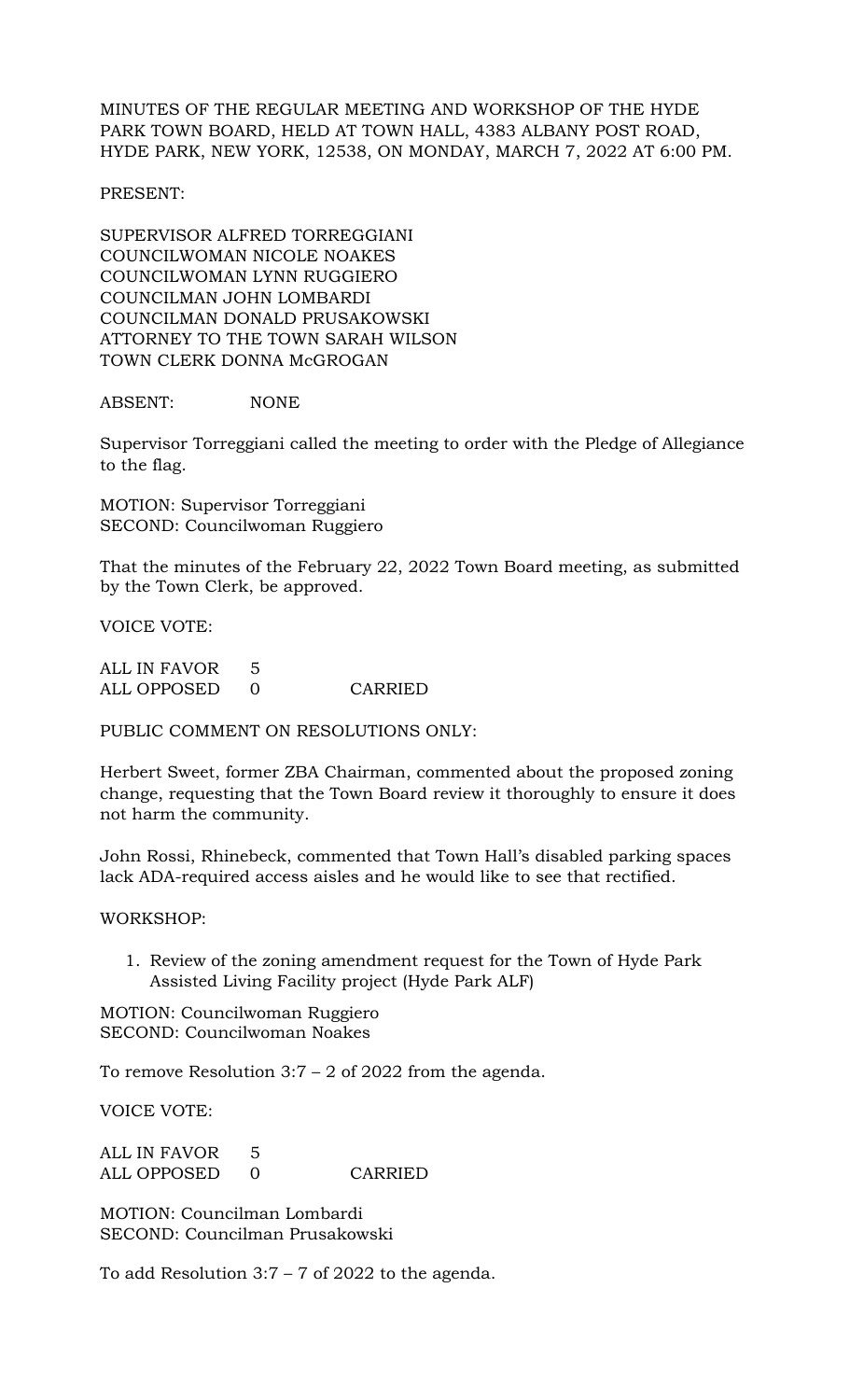VOICE VOTE:

ALL IN FAVOR 5 ALL OPPOSED 0 CARRIED

# **RESOLUTION 3:7 – 1 OF 2022**

# **RESOLUTION AUTHORIZING THE TOWN OF HYDE PARK BUILDING INSPECTOR, DONALD WESTERMEYER TO ATTEND THE HUDSON VALLEY CODE ENFORCEMENT OFFICIALS EDUCATIONAL CONFERENCE APRIL 27-29, 2022**

**WHEREAS**, Don Westermeyer, the Town of Hyde Park Building Inspector would like to attend the Hudson Valley Code Enforcement Officials Educational Conference April 27th through April 29th, 2022, at the Poughkeepsie Grand Hotel as part of the fulfillment of their continuing legal education requirements; and

**WHEREAS**, the Town Board has determined that the attendance of the Building Inspector would be beneficial to the Town of Hyde Park and to the functioning of his duties; and

**WHEREAS**, the funds were approved in the 2022 Budget for such training.

**NOW, THEREFORE, BE IT RESOLVED**, that the Town of Hyde Park Town Board does hereby authorize Don Westermeyer, Building Inspector to attend the Hudson Valley Code Enforcement Officials Education Conference April 27th through April 29th, 2022, at the Poughkeepsie Grand Hotel.

**BE IT FURTHER RESOLVED**, that the Town Board does also authorize payment of \$300.00 to Hudson Valley Code Enforcement Officials Educational Conference and reimbursement for travel and any necessary business expenditures deemed appropriate and reasonable.

MOTION: Councilwoman Noakes SECOND: Councilman Lombardi

VOICE VOTE:

| ALL IN FAVOR |         |
|--------------|---------|
| ALL OPPOSED  | CARRIED |

#### **PULLED RESOLUTION 3:7 – 2 OF 2022**

## **RESOLUTION AUTHORIZING THE TOWN OF HYDE PARK TOWN BOARD TO REVISE THE TOWN OF HYDE PARK ANNUAL DISCLOSURE FORM**

## **RESOLUTION 3:7 – 3 OF 2022**

## **RESOLUTION AUTHORIZING THE TOWN OF HYDE PARK TOWN BOARD TO PROCLAIM THE MONTH OF APRIL 2022 AS PARKINSON'S AWARENESS MONTH FOR THE TOWN OF HYDE PARK**

**WHEREAS**, Parkinson's disease is a progressive neurological movement disorder of the central nervous system, which has a unique impact on each patient; and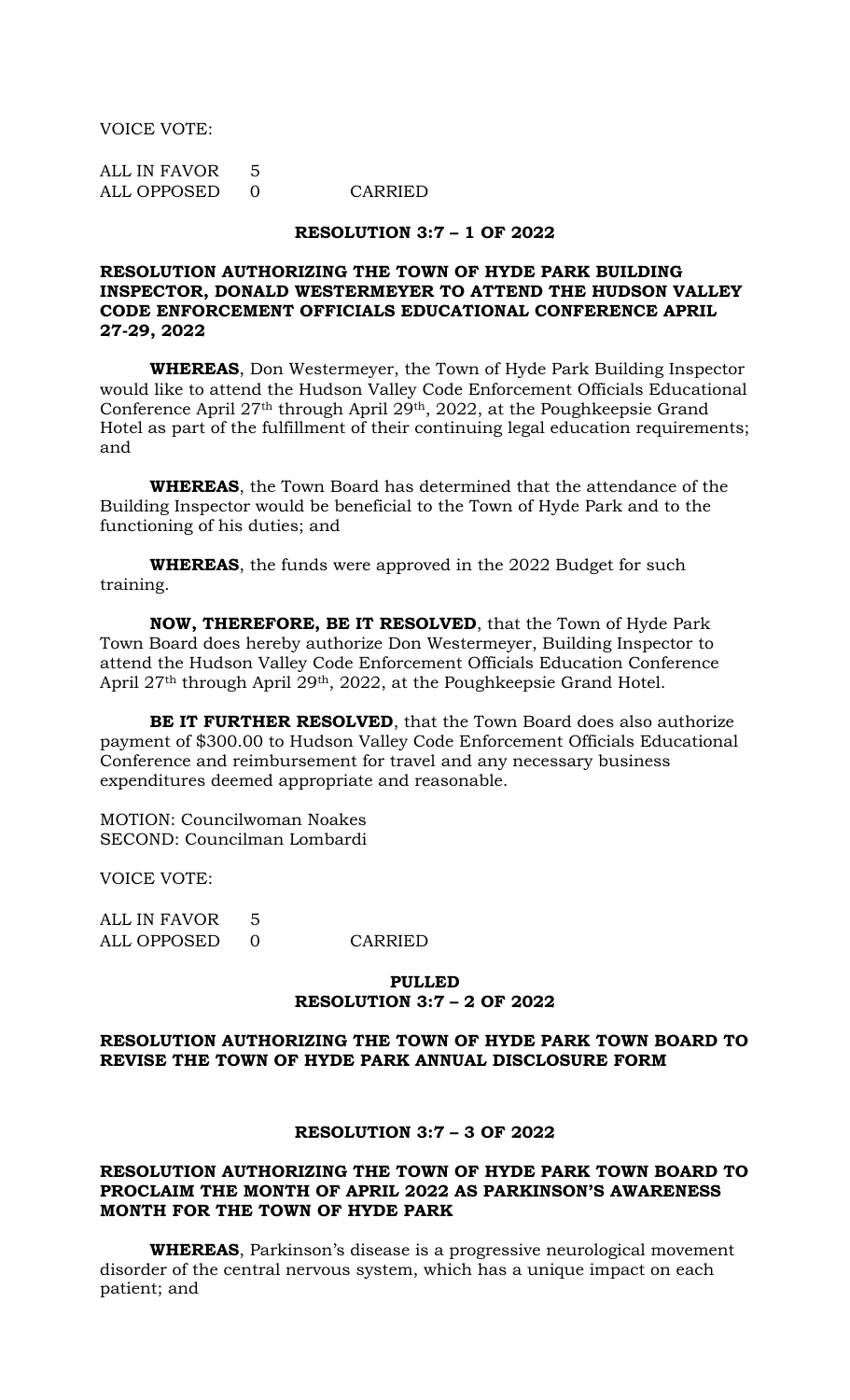**WHEREAS**, according to the Parkinson's Action Network, the Parkinson's Disease Foundation, the American Parkinson's Disease Association and the National Institutes of Health, there are over one million Americans diagnosed with Parkinson's disease; and

**WHEREAS**, symptoms include slowness, tremor, difficulty with balance and speaking, rigidity, cognitive and memory problems; and

**WHEREAS**, although new medicines and therapies may enhance life for some time for people with Parkinson's, more work is needed for a cure; and

**WHEREAS**, increased education and research are needed to help find more effective treatments with fewer side effects and ultimately a cure for Parkinson's disease; and

**WHEREAS**, a multidisciplinary approach to Parkinson's disease care includes local wellness, support, and caregiver groups; and

**WHEREAS**, April has been proclaimed as Worldwide Parkinson's Awareness Month for all to recognize the need for more research and help in dealing with the devastating effects of Parkinson's disease.

**NOW, THEREFORE, BE IT RESOLVED**, that the Town of Hyde Park Town Board does hereby proclaim April 2022 as Parkinson's Awareness Month for the Town of Hyde Park and is hereby authorized to sign and make this proclamation public.

MOTION: Councilwoman Ruggiero SECOND: Councilwoman Noakes

VOICE VOTE:

ALL IN FAVOR 5 ALL OPPOSED 0 CARRIED

#### **RESOLUTION 3:7 – 4 OF 2022**

#### **RESOLUTION AUTHORIZING THE TOWN OF HYDE PARK TOWN SUPERVISOR TO EXECUTE AN AGREEMENT WITH THE COUNTY OF DUTCHESS TO PROVIDE COORDINATED DRIVING WHILE INTOXICATED CHECKPOINTS IN DESIGNATED AREAS WITHIN THE TOWN OF HYDE PARK**

**WHEREAS**, the County of Dutchess and the Town of Hyde Park have previously entered into an agreement in which the Town agreed to provide police patrols in connection with driving while intoxicated laws in return for certain reimbursement paid by the County to the Town; and

**WHEREAS**, the County of Dutchess has proposed a second, separate contract between the County and the Town in which the Town police force will be providing coordinated driving while intoxicated checkpoint services in designated areas; and

**WHEREAS**, the terms of the proposed agreement has been reviewed by the Town Supervisor, Town Comptroller, Attorney to the Town and Chief of Police for the Town, and has been determined to be acceptable; and

**WHEREAS**, pursuant to the contract, there will be no additional reimbursement to the Town for this service.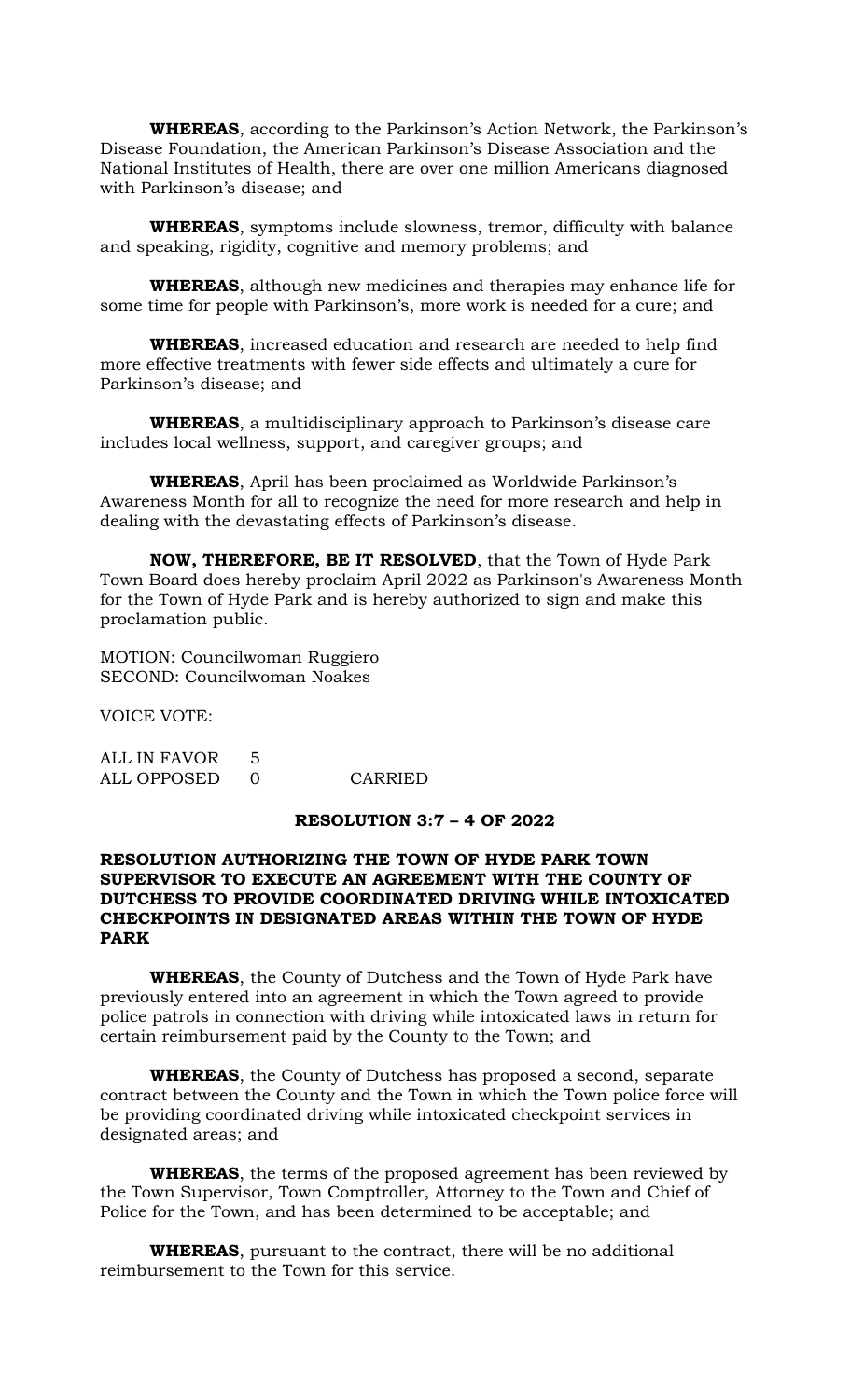**NOW THEREFORE, BE IT RESOLVED**, that the Town of Hyde Park Town Board does hereby authorize the Town Supervisor to execute the proposed Agreement between the County of Dutchess and the Town of Hyde Park to provide coordinated driving while intoxicated checkpoint services in designated areas within the Town of Hyde Park effective January 1, 2022, and terminating on December 31, 2022. A copy of said agreement will be filed in the Hyde Park Town Clerk's office.

MOTION: Councilman Lombardi SECOND: Councilman Prusakowski

VOICE VOTE:

| ALL IN FAVOR |         |
|--------------|---------|
| ALL OPPOSED  | CARRIED |

#### **RESOLUTION 3:7 – 5 OF 2022**

## **RESOLUTION AUTHORIZING THE TOWN OF HYDE PARK TOWN BOARD TO ACCEPT THE 2022 NEW YORK STATE OFFICE OF CHILDREN AND FAMILY SERVICES YOUTH DEVELOPMENT GRANT THROUGH THE DUTCHESS COUNTY DEPARTMENT OF COMMUNITY AND FAMILY SERVICES FOR THE HYDE PARK RECREATION "LEARN TO SWIM" PROGRAM**

**WHEREAS**, the NYS Office of Children and Family Services through the Dutchess County Department of Community and Family Services requested proposals for their Youth Development Programs (YDP) from municipalities in Dutchess County for the calendar year January 1, 2022, to December 31, 2022; and

**WHEREAS**, the Town of Hyde Park submitted their application on November 30, 2021, for the Town of Hyde Park Recreation's "Learn to Swim" program in the estimated amount of \$6,300.00; and

**WHEREAS**, the Town of Hyde Park was notified in a letter from Dutchess County Department of Community and Family Services on February 22, 2022, that the Town of Hyde Park was awarded the 2022 NYS Office of Children and Family Services Funding Youth Development Program Grant award for up to \$5,300.00 for their "Learn to Swim Program".

**NOW, THEREFORE, BE IT RESOLVED**, that the Town of Hyde Park Town Board does hereby accept the 2022 NYS Office of Children and Family Services Funding Youth Development Program Grant Award in the amount of up to \$5,300.00; and

**BE IT FURTHER RESOLVED**, that the Town of Hyde Park Town Board does also hereby authorize the Town Supervisor to sign any and all documentation in regards to said grant award with Dutchess County.

MOTION: Councilman Prusakowski SECOND: Councilwoman Noakes

VOICE VOTE:

ALL IN FAVOR 5 ALL OPPOSED 0 CARRIED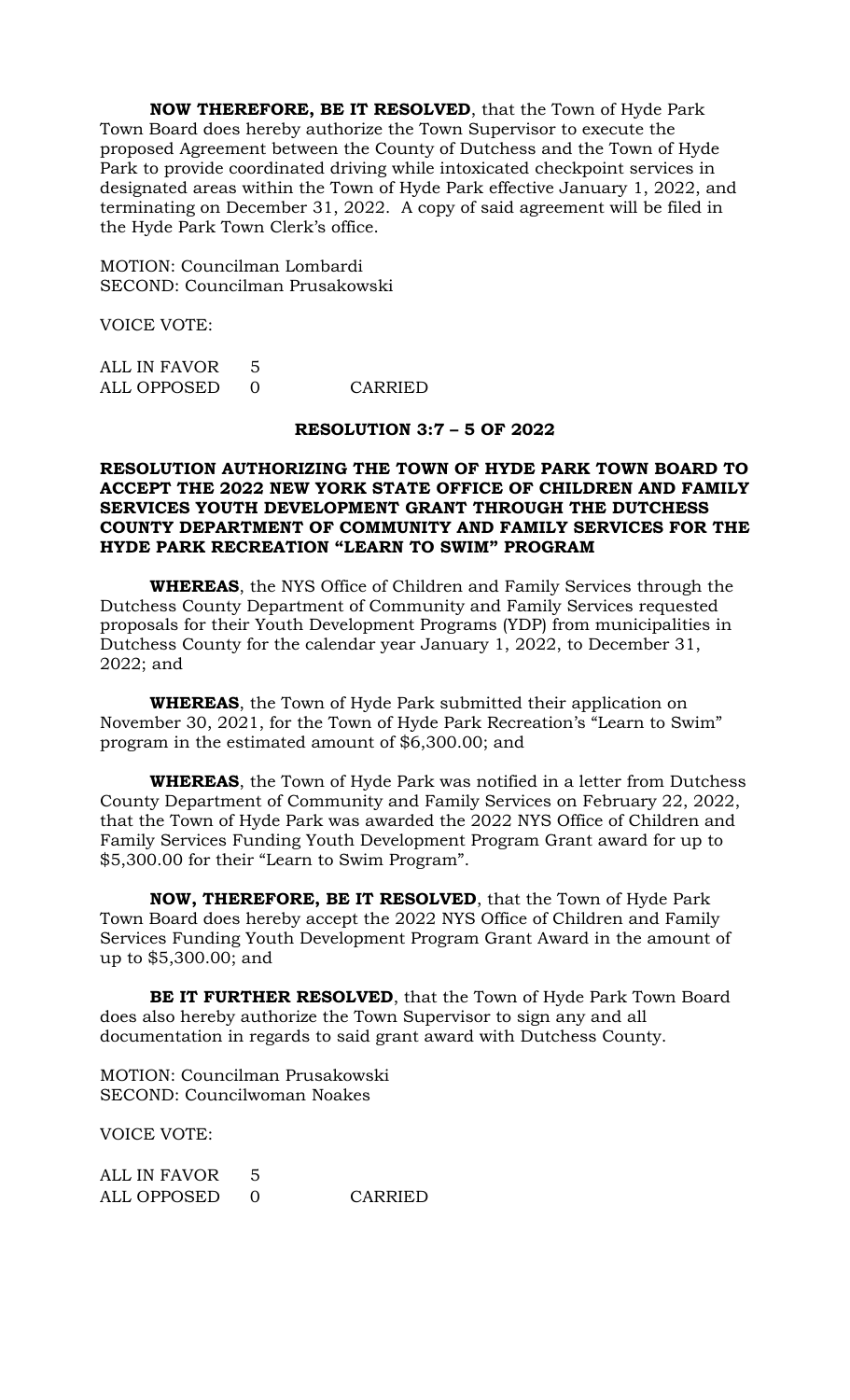#### **RESOLUTION 3:7 - 6 OF 2022**

## **RESOLUTION AUTHORIZING THE TOWN OF HYDE PARK TOWN SUPERVISOR TO EXECUTE A STORMWATER MANAGEMENT FACILITY INSPECTION AND MAINTENANCE EASEMENT AGREEMENT AND DECLARATION OF OPEN SPACE RESTRICTIVE COVENANT WITH PAUL RICHARD BELIGNI FOR THE 64 FALLKILL ROAD SUBDIVISION PROJECT**

**WHEREAS**, Paul Richard Beligni is the owner of certain premises known as 64 Fallkill Road located in the Town of Hyde Park, having Tax Grid No. 133200-6266-03-176450-00, and depicted on a certain site development plan entitled "Highbury Estates Site Plan – Cover Sheet, Drawing 1 of 17"; and

**WHEREAS**, the site plan has received one or more approvals from the Town conditioned, in relevant part, on the filing of a Stormwater Management Facility Inspection and Maintenance Easement Agreement (the "Agreement") and a Declaration of Open Space Restrictive Covenant with the Town of Hyde Park (the "Declaration"); and

**WHEREAS**, the said Agreement and Declaration have been reviewed by the attorney for the Hyde Park Planning Board and have been found to be acceptable; and

**WHEREAS**, the Attorney to the Town Board has reviewed said Agreement and Declaration and found the same to be acceptable; and

**NOW, THEREFORE, BE IT RESOLVED**, that the Town of Hyde Park Town Board does hereby authorize the Town Supervisor to execute the Stormwater Management Facility Inspection and Maintenance Easement Agreement and Declaration of Open Space Restrictive Covenant with Paul Richard Beligni for the 64 Fallkill Road Subdivision Project as soon as said documents are submitted in final form to the Town.

MOTION: Councilwoman Noakes SECOND: Councilman Prusakowski

VOICE VOTE:

| ALL IN FAVOR  |         |
|---------------|---------|
| <b>RECUSE</b> |         |
| ALL OPPOSED   | CARRIED |

Councilman Lombardi recused himself because the applicant is one of his customers.

#### **RESOLUTION 3:7 - 7 OF 2022**

## **RESOLUTION AUTHORIZING THE TOWN OF HYDE PARK TOWN BOARD TO RESCIND RESOLUTION 12:6 – 5 OF 2021 AUTHORIZING THE TOWN OF HYDE PARK TOWN BOARD TO ADOPT THE REVISED ANNUAL DISCLOSURE FORM FOR THE TOWN OF HYDE PARK**

**WHEREAS**, the Town Board passed Resolution 12:6 – 5 of 2021 on December 6, 2021, "Authorizing the Town of Hyde Park Town Board to Adopt a Revised Annual Disclosure Form for the Town of Hyde Park"; and

**WHEREAS**, the Town of Hyde Park currently has a Code of Ethics, codified as Chapter 11 of the Town of Hyde Park Code, which requires, in relevant part, that the Town require the completion of an Annual Disclosure Form by its officers and employees; and